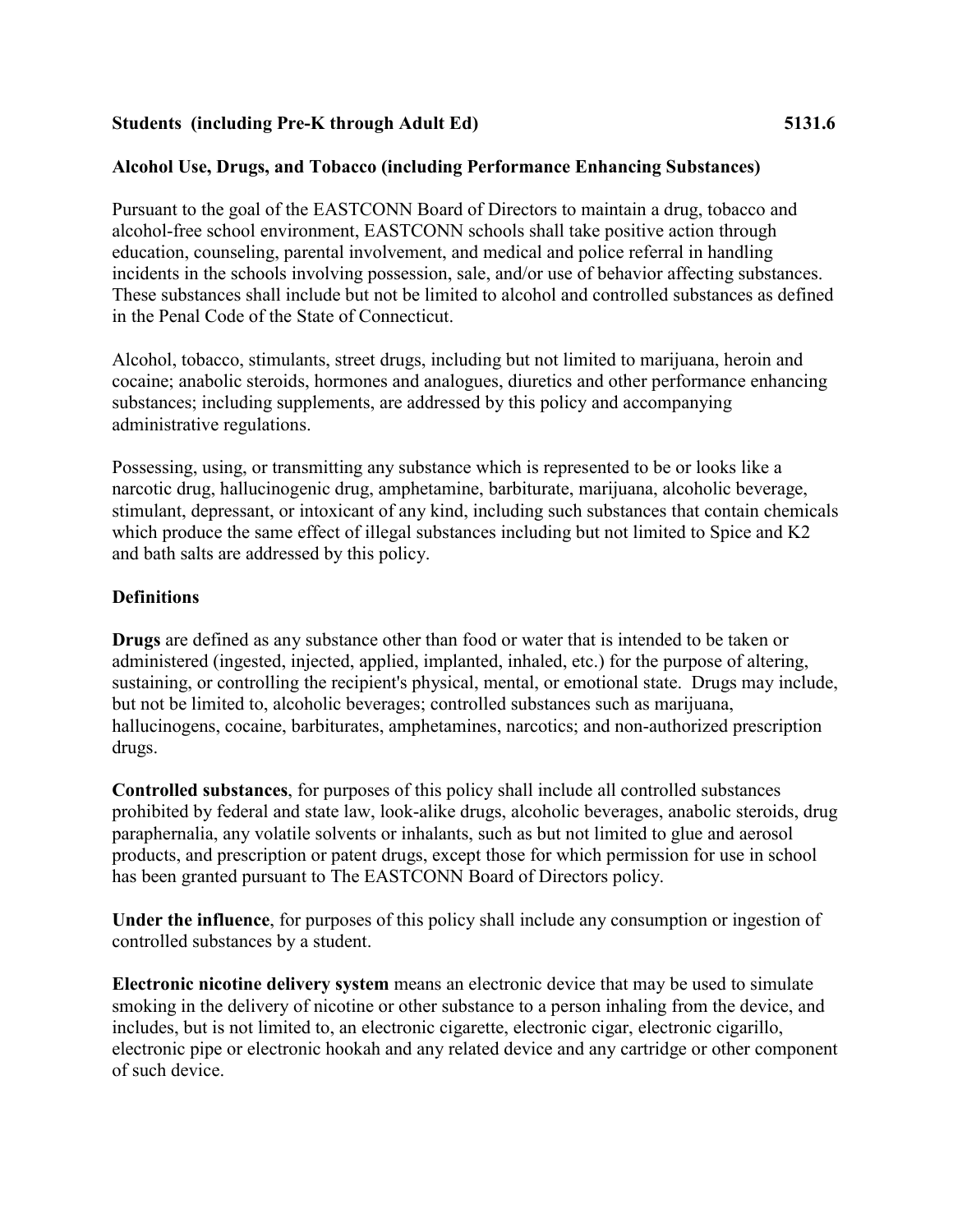**Liquid nicotine container** means a container that holds a liquid substance containing nicotine that is sold, marketed or intended for use in an electronic nicotine delivery system or vapor product, except "liquid nicotine container" does not include such a container that is prefilled and sealed by the manufacturer and not intended to be opened by the consumer.

**Vapor product** means any product that employs a heating element, power source, electronic circuit or other electronic, chemical or mechanical means, regardless of shape or size, to produce a vapor that may or may not include nicotine that is inhaled by the user of such product.

# **Privacy Rights**

Personal privacy rights of students shall be protected as provided by law. EASTCONN properties may be inspected by school authorities to maintain health and safety. Searches to locate drugs, narcotics, liquor, weapons, poisons, and missing properties are matters relating to health and safety and may be regarded as reasonable grounds for searches by school personnel. Privileged communication between a certified or paraprofessional employee and a student concerning drug abuse shall remain confidential except in cases where the employee is obtaining physical evidence of a controlled substance, and/or where there is an immediate threat to, or where students' health, safety, and welfare may be jeopardized.

## **Illegal Activities**

Use, possession, sale or distribution of drugs, including prescription drugs, drug paraphernalia and/or alcoholic beverages in violation of state law or the EASTONN Board of Directors policy is prohibited at any time on school premises or at any school-sponsored activity. If a student is under the influence of a drug or alcohol, or engaged in the illegal activity of possessing or selling drugs and/or alcohol, the police will be notified, his/her parent(s)/guardian will be contacted, he/she will be suspended from school, referred to a Student Support Team, and considered for expulsion. In cases of the illegal activity of possessing or selling drugs or alcohol, students will be referred to the appropriate law enforcement authorities. If a student is arrested and is awaiting trial for possession of, or possession of with intent to sell drugs in or on school property or at a school-sponsored event, the student will not be allowed to attend school without the permission of the Executive Director, per the guidelines set forth in Policy [#5114.](http://z2policy.cabe.org/cabe/DocViewer.jsp?docid=235&z2collection=core#JD_5114)

## **Notification of Policy**

Annually, students will be notified through the student handbook, or through other means, of disciplinary sanctions for violation of this policy.

Principals shall include statements, appropriate to student maturity, in EASTCONN handbooks and on EASTCONN websites to the effect that:

1. the unlawful manufacture, distribution, sale, dispensing, possession or use of controlled substances, other illegal drugs, performance-enhancing substances, alcohol or tobacco, including electronic nicotine delivery systems and vapor products, is prohibited in school, on school grounds, on school transportation and at school sponsored activities;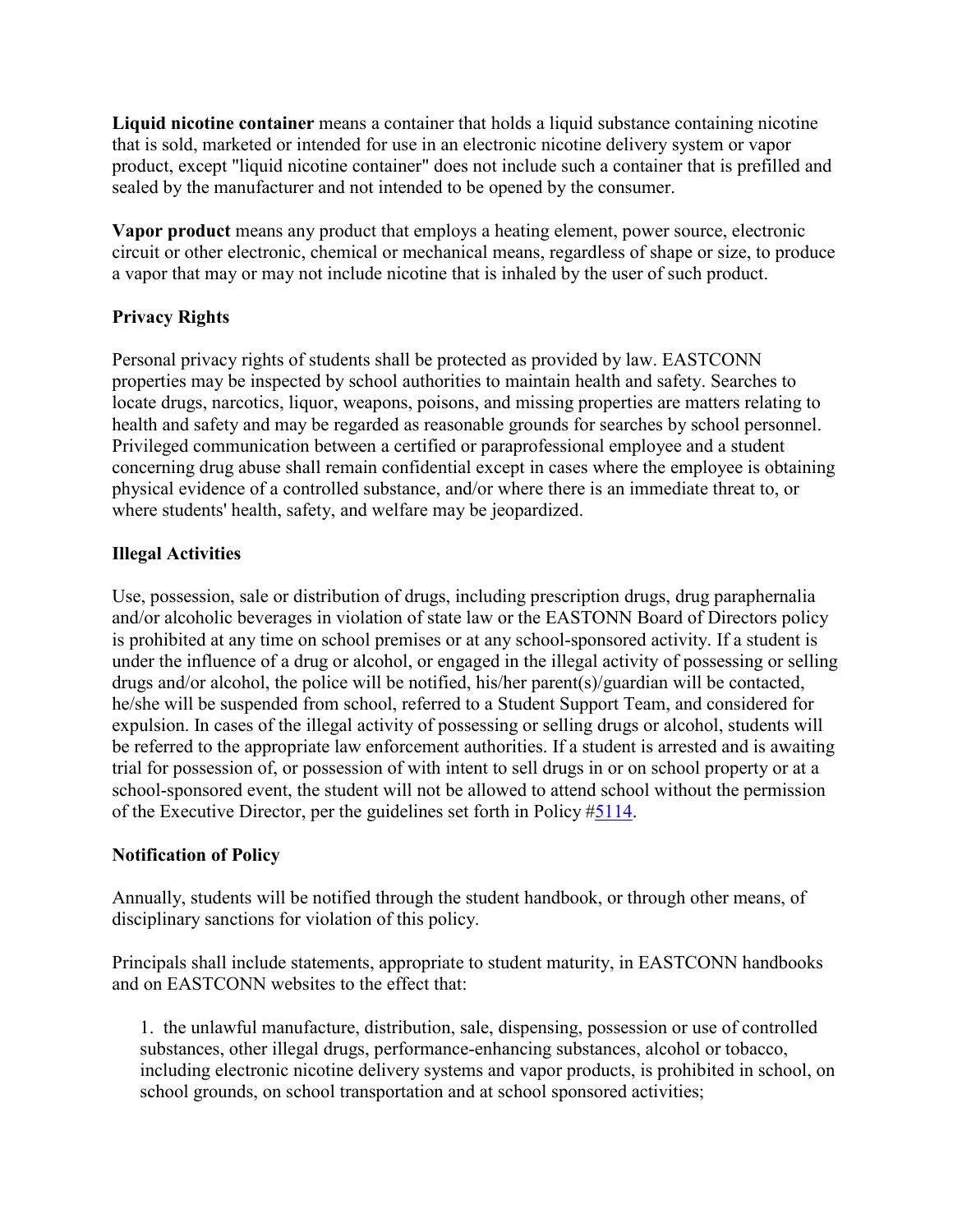2. compliance with the standards of conduct stated in the handbook is mandatory;

3. a violation of its provisions will subject students to disciplinary action up to and including expulsion and referral for prosecution: and

4. CIAC controlled activities at the high school and middle school levels sponsored by the Agency are included in this policy and accompanying administrative regulations.

5. CIAC may impose sanctions beyond those applied by EASTCONN for the use of performance-enhancing substances, as defined in this policy, by athletes.

#### **Disciplinary Action**

Students who violate this policy will be subject to disciplinary action which includes, but is not limited to, suspension or expulsion, and/or a program recommended by the Student Support Team. Student athletes who violate this policy, participating in CIAC-controlled activities shall also be declared ineligible for such activities in accordance with CIAC policy and regulation. Any disciplinary actions imposed will ensure that similar violations will be treated consistently. The Executive Director shall propose and the EASTCONN Board of Directors shall approve procedures and regulations to ensure that any student violating this policy is subjected to disciplinary action, and that any disciplinary actions imposed for similar violations are treated consistently.

The following guidelines for reporting alleged violations are to be followed:

1. If an employee suspects student possession, use, abuse, distribution or sale of controlled substances, other illegal drugs, performance-enhancing drugs, alcohol, or tobacco/tobacco products the employee shall refer the matter to the Principal or his/her designee. The Principal or designee will notify the student's parent/guardian, recommend a specific assessment, as appropriate, and contact law enforcement personnel as appropriate.

2. If an employee obtains physical evidence of a controlled substance, other illegal drug, drug paraphernalia, performance-enhancing drugs, alcohol, tobacco products or tobacco paraphernalia from a student in school, on school grounds, on school provided transportation or at a school sponsored event, the employee shall turn the student and the controlled substance over to the school principal or designee. The Principal will notify the student's parent/guardian, recommend a specified assessment as appropriate, notify law enforcement personnel and shall surrender possession of the controlled substance to the proper authorities within the time period required by state law.

**Drug-Free Awareness Program**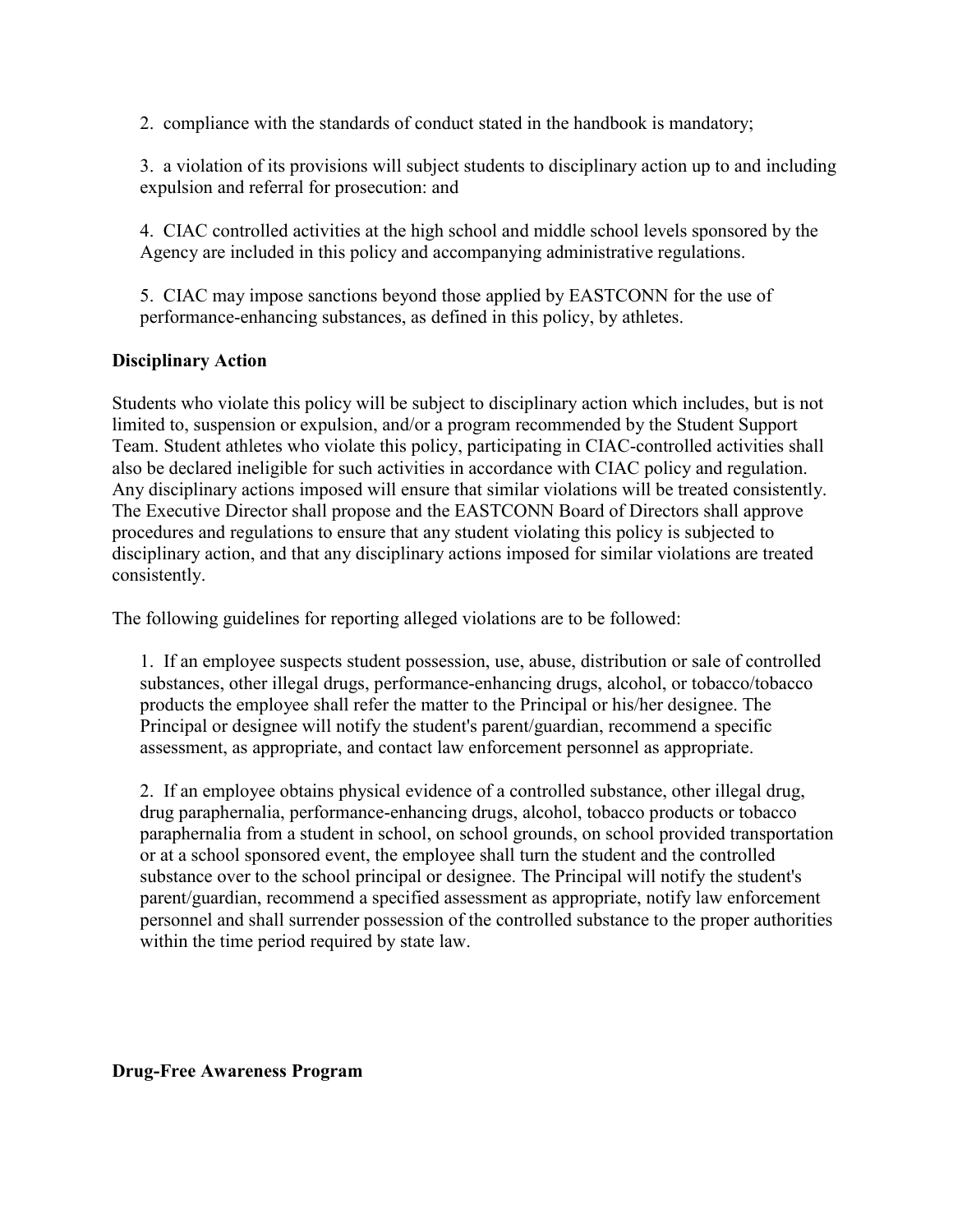The Executive Director of EASTCONN shall assure that EASTCONN provides a drug-free awareness program for students including the following topics:

- 
- 
- ٠
- 
- 
- 

#### **Drugs and Alcohol**

It is the policy of the EASTCONN Board of Directors to prevent and prohibit the use (except as duly authorized through the school nurse), possession, distribution or sale of any drug, drug paraphernalia, or alcohol by any student at any time on school property, at school-sponsored events or on school-provided transportation. EASTCONN provides (1) a supportive environment for recovering chemically dependent students during and/or after their involvement in a treatment program for chemical dependency; and will provide (2) assistance to those students who are affected by drug/alcohol possession or use by others. Any student in EASTCONN schools found to be using, selling, distributing, in possession of or under the influence of intoxicants, mood altering drugs or substances, or look-alike drugs, or in possession of any related drug paraphernalia during a school session, on school premises, or anywhere at a schoolsponsored activity or trip, on school-provided transportation, or otherwise off school grounds when such student's conduct violates the substance abuse policy and is seriously disruptive of the educational process shall be subject to consequences as stated in the student handbook.

A breath alcohol tester is approved for use at events/activities such as dances and proms at the middle school and high school levels where, in the judgment of the school administrator, there exists reasonable suspicion that a student has consumed an alcoholic beverage and then, only under the following circumstances:

The student denies to an administrator that he/she has consumed alcoholic beverages and wishes to establish his/her innocence. Should the student register a positive reading on the breath alcohol tester, consequences will be administered as outlined in the discipline/behavior regulations in the Code of Conduct.

The student denies to an administrator that he/she has consumed alcoholic beverages and elects not to utilize the breath alcohol tester to establish his/her innocence. The judgment of the administrator will then be utilized to determine if the student has consumed an alcoholic beverage. In this instance, consequences will be administered as outlined in the discipline/behavior regulations in the Code of Conduct.

#### **Inhalant Abuse**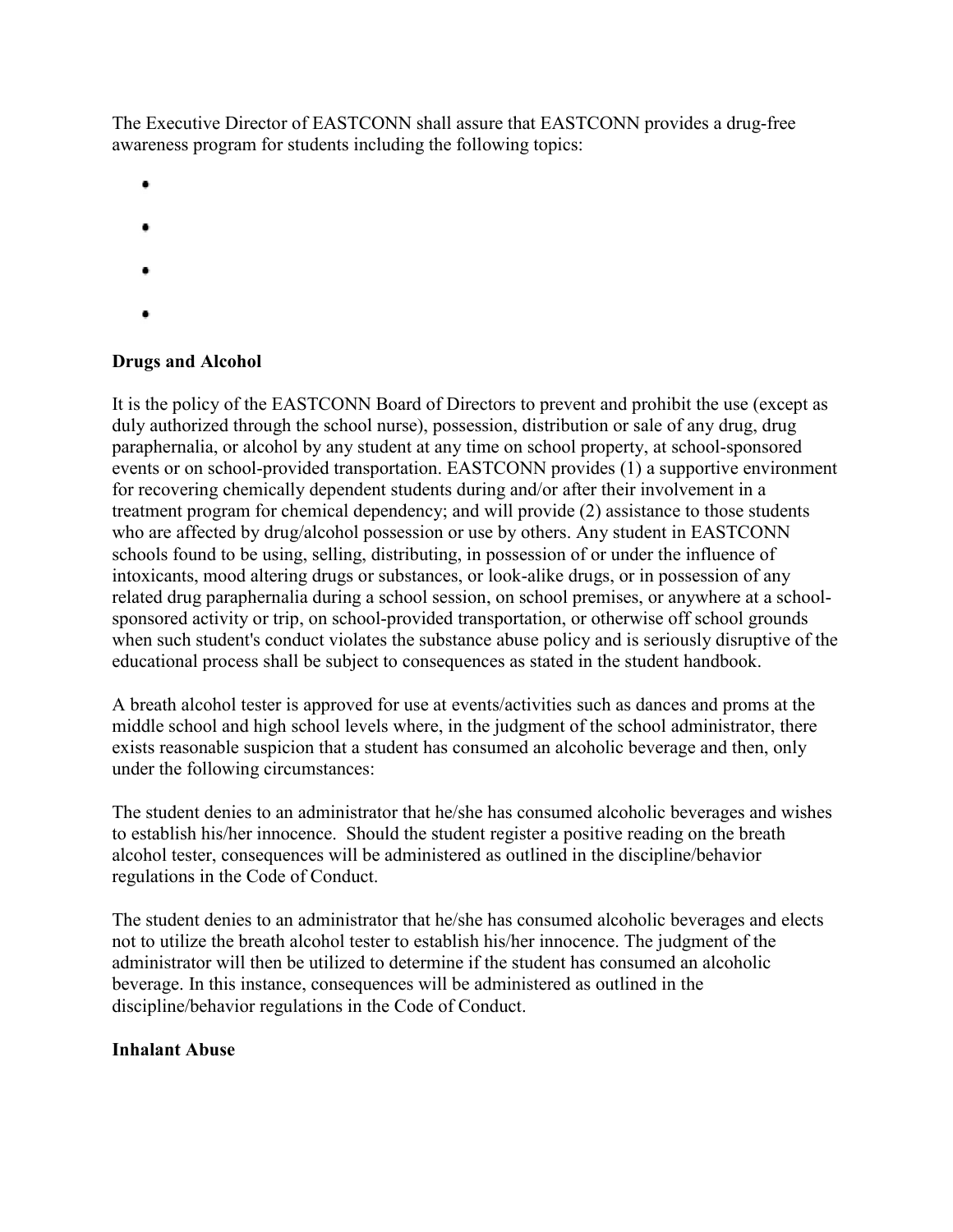In addition to the prohibitions pertaining to alcohol, drugs and tobacco contained in this policy, no student shall inhale, ingest, apply, use or possess an abusable glue, aerosol paint or substance containing a volatile chemical with intent to inhale, ingest, apply or use any of these in a manner:

1. Contrary to directions for use, cautions or warnings appearing on a label of a container of the glue, paint aerosol or substance; and

2. Designed to affect the central nervous system, create or induce a condition of intoxication, hallucination or elation, or change, distort, or disturb the person's eyesight, thinking process, balance or coordination.

For purposes of this policy, inhalants are defined as follows, but not limited to:

Nitrous Oxide - Laughing Gas, Whippets, C02 Cartridge

Amyl Nitrite - "Locker Room," "Rush," "Poppers," "Snappers"

Butyl Nitrite - "Bullet," "Climax"

Chlorohydrocarbons - Aerosol Paint Cans, Cleaning Fluids

Hydrocarbons - Aerosol Propellants, Gasoline, Glue, Butane

Further, no student, shall intentionally, knowingly or recklessly deliver or sell potentially abusable inhalant materials as listed above to a minor student.

No student shall intentionally use or possess with intent to use inhalant paraphernalia to inhale, ingest, or otherwise introduce into the body an abusable glue, aerosol paint or substance or other substance that contains a volatile chemical.

Any student in EASTCONN schools found to be in possession of, using, distributing, or selling potentially abusable inhalant materials shall be subject to disciplinary action as outlined in this policy, up to and including suspension and a recommendation for expulsion. Violators of this policy may also be required to complete an appropriate rehabilitation program. The Executive Director of EASTCONN shall propose and the EASTCONN Board of Directors shall approve procedures and regulations to ensure that any student violating this policy is subjected to disciplinary action, and that any disciplinary actions imposed for similar violations are treated consistently.

The EASTCONN Board of Directors shall incorporate into the curriculum at all levels education pertaining to potential inhalant abuse which is appropriate for students given their age, maturity, and grade level. Inhalant abuse educational programs/information for parents/guardians will be offered in a manner convenient to parents/guardians.

## **Performance-Enhancing Drugs (including food supplement)**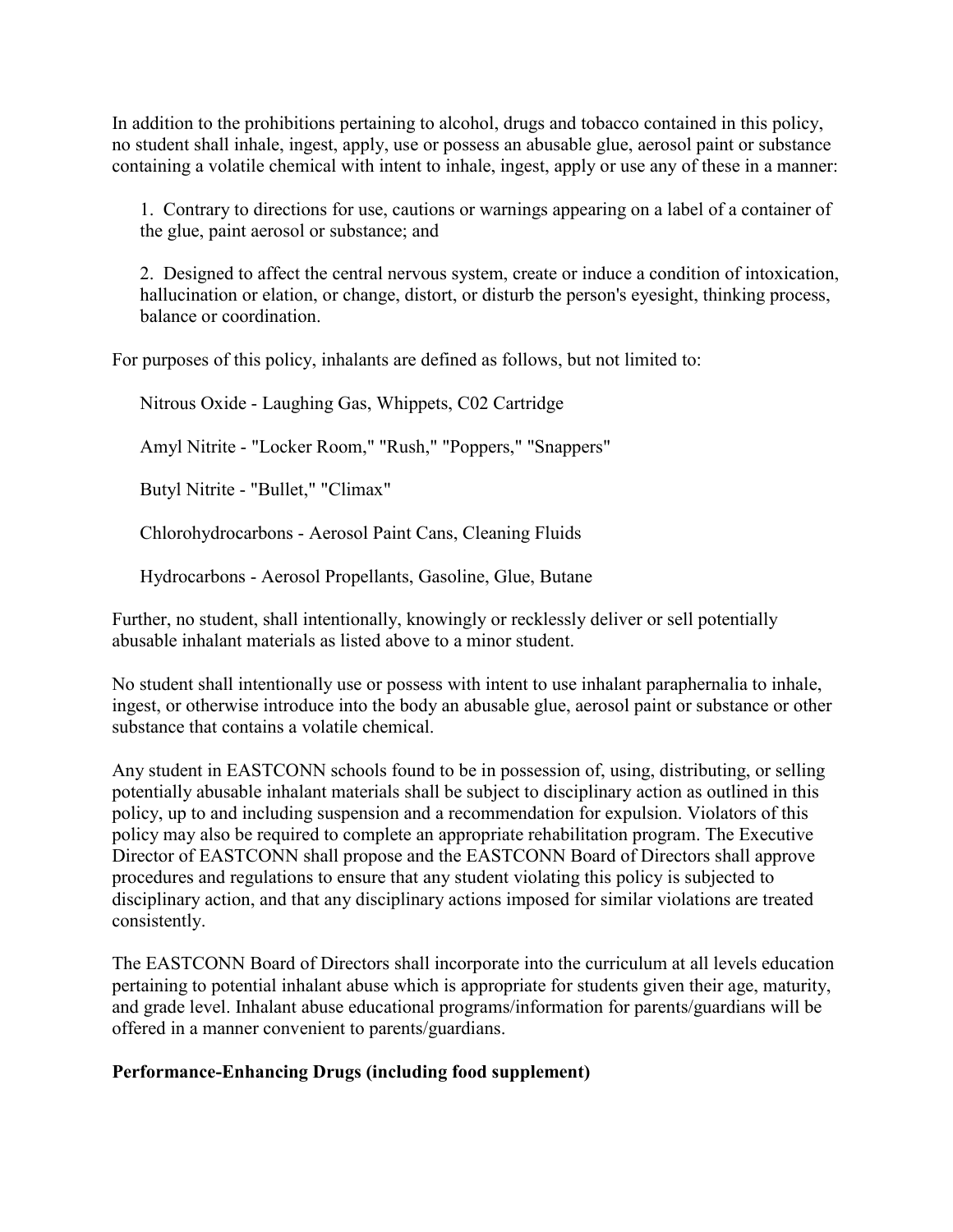In addition to the prohibition pertaining to alcohol, drugs, tobacco and inhalants, EASTCONN's Board of Directors prohibits the use, possession, distribution or sale of performance-enhancing drugs, including anabolic steroids and food supplements, by students involved in school-related athletics or any co-curricular or extracurricular school activity/program, other than use for a valid medical purpose as documented by a physician. Bodybuilding and enhancement of athletic ability and performance are not considered valid medical purposes.

School personnel and coaches will not dispense any drugs, medication or food supplements except as in compliance with Connecticut State law, Agency policy and as prescribed by a student's physician, dentist, physician assistant or advanced practice registered nurse.

Students shall be made aware of the dangers of steroid abuse and that such abuse, unauthorized possession, purchase, or sale will subject them to disciplinary action and CIAC sanctions.

Students who violate this policy will be subject to disciplinary action. The Executive Director of EASTCONN shall develop, procedures and regulations to ensure that any student violating this section is subjected to disciplinary action, and that any disciplinary actions imposed for similar violations are treated consistently.

It is the expectation of the EASTCONN Board of Directors that EASTCONN schools, as members of the Connecticut Interscholastic Athletic Association (CIAC), require all athletes playing in CIAC-controlled sports to be chemical free.

### **Tobacco/E-Cigarette Use by Students**

There shall be no smoking or any other unauthorized use or possession of tobacco, tobacco products, including chewing tobacco or tobacco paraphernalia, and electronic nicotine delivery systems or vapor products by students in any school building or school vehicle at any time or on any school grounds during the school day, or at any time when the student is subject to the supervision of designated school personnel. Such as when the student is at any school function, extracurricular event, field trip, or school related activity such as a work-study program. An ongoing program of student support and counseling will be offered to provide support for students who wish to break the smoking habit.

Tobacco includes, but is not limited to cigarettes, cigars, snuff, smoking tobacco, smokeless tobacco, nicotine, nicotine delivering systems or vapor product, chemicals, or devices that produce the same flavor or physical effect of nicotine substances; and any other tobacco or nicotine innovations.

Alternate language to consider: For purposes of this policy, "use of tobacco" shall mean all uses of tobacco, including but is not limited to, cigarettes, cigars, snuff, blunts, bidis, pipes, chewing tobacco, or any other substance that contains tobacco or nicotine, and all other forms of smokeless tobacco, rolling papers and any other items containing or reasonably resembling tobacco or tobacco products. In order to protect students and staff, the EASTCONN Board of Directors prohibits the use of tobacco or nicotine-based products in school buildings, on school grounds, in school vehicles, or at any school-related event.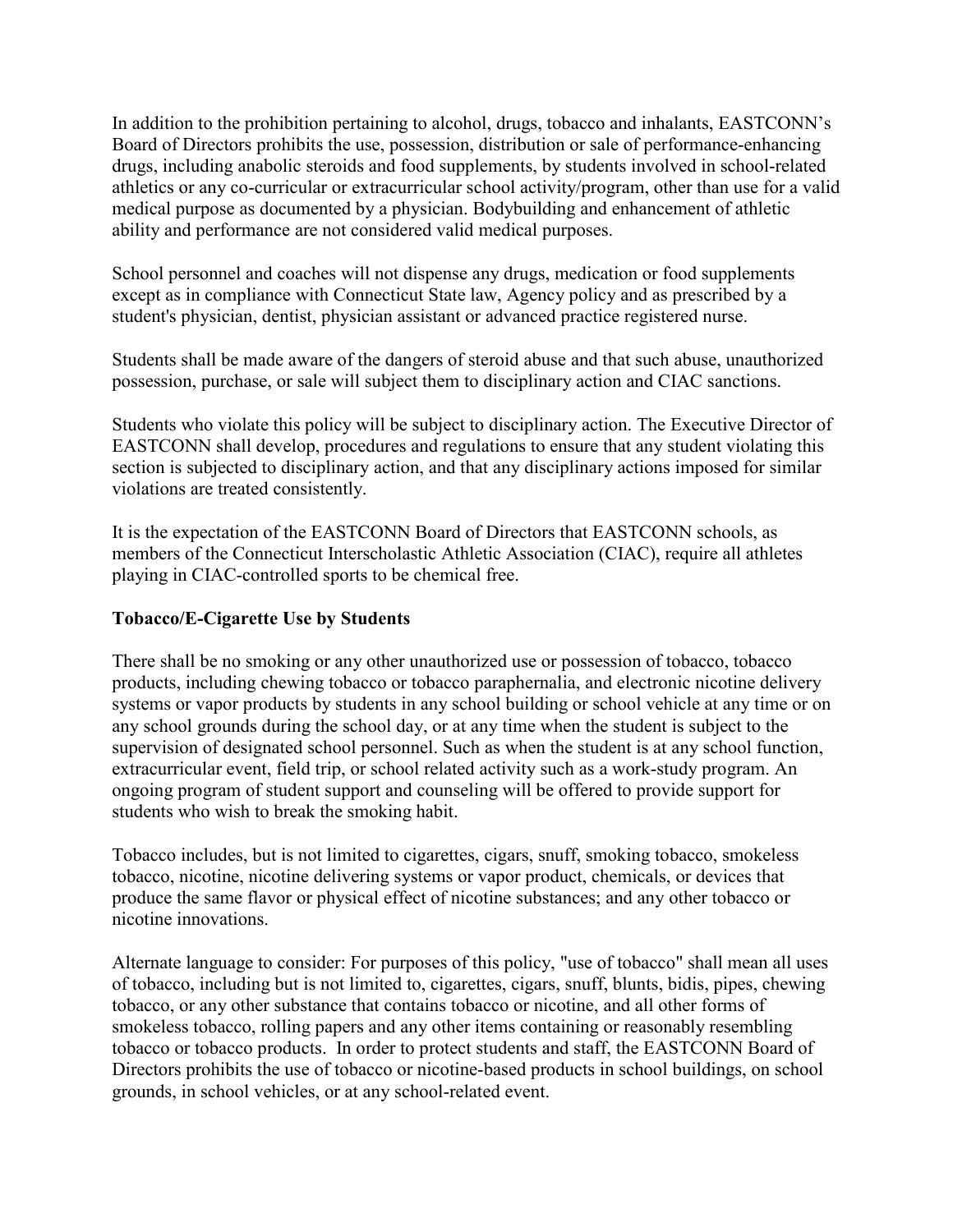Students who violate this policy will be subject to disciplinary action. The Executive Director of EASTCONN shall develop procedures and regulations to ensure that any student violating this policy is subjected to disciplinary action, and that any disciplinary actions imposed for similar actions are treated consistently.

## **Medical Marijuana**

The conditions which follow are applicable to an EASTCONN student who holds a certificate authorizing the palliative use of marijuana issued by the Connecticut Department of Consumer Protection (DCP) for the medical use of marijuana as set out in P.A. 12-55, "An Act Concerning the Palliative Use of Marijuana" and as amended by P.A. 16-23.

EASTCONN will not refuse to enroll a student or otherwise penalize a student for being a medical marijuana certificate holder unless failure to do so would cause the school to lose a monetary or licensing benefit under federal law or regulations.

A student medical marijuana certificate holder is subject to, without bias, the same code of conduct and disciplinary standards applicable to all students attending EASTCONN schools. A student medical marijuana certificate holder shall not:

- ۰
- 
- 
- $\blacksquare$  On a school bus,
- On the grounds of any preschool, elementary or secondary school,
- Utilize marijuana on any form of public transportation or in any public place.

ò

- ō
- 

If EASTCONN officials have reasonable belief that a student may be under the influence, in possession of, or distributing medical marijuana, in a manner not authorized by the medical marijuana statute, law enforcement authorities will be informed.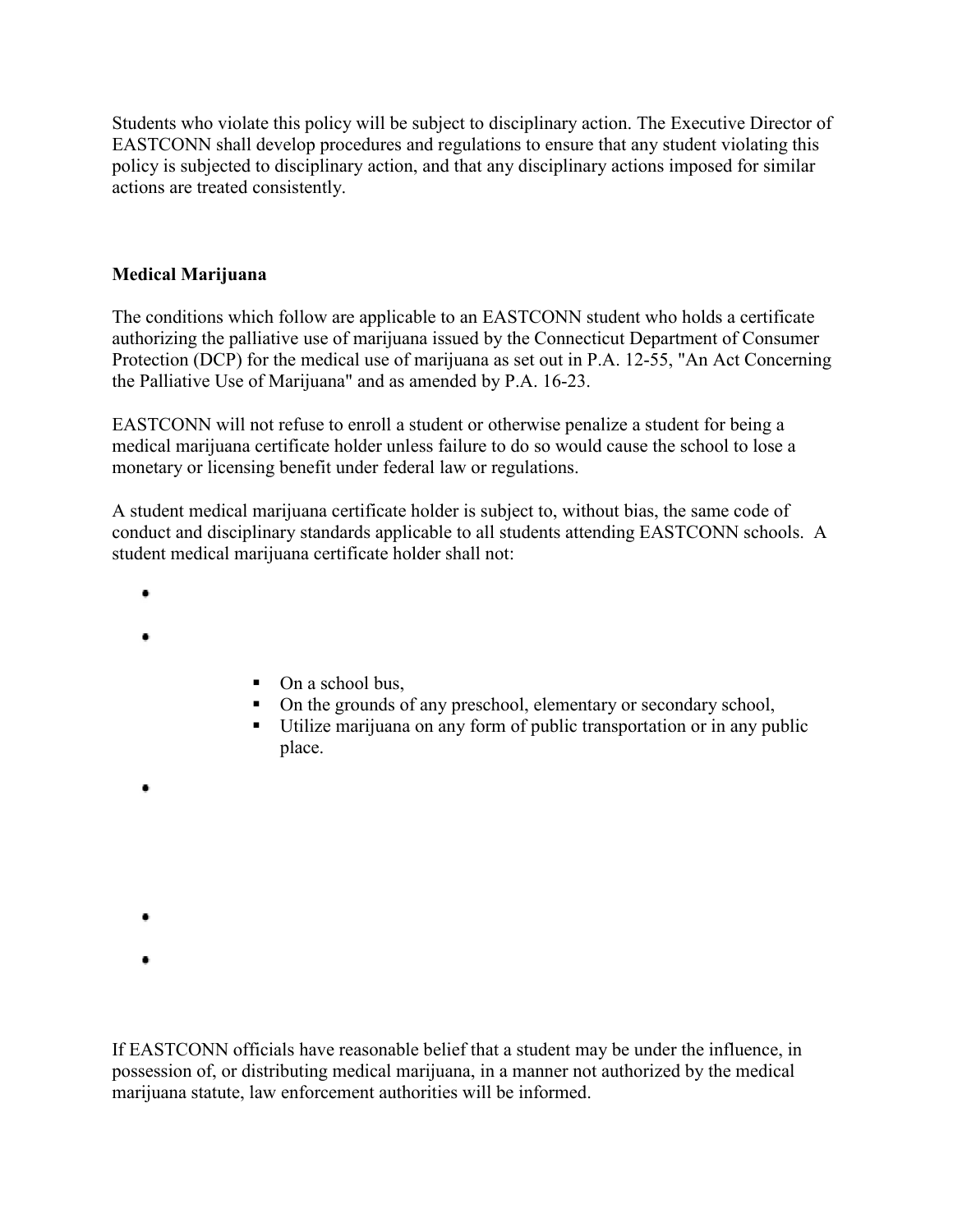A student who violates any portion of this policy shall be subject to disciplinary action and applicable criminal prosecution.

- (cf. [5114](http://z2policy.cabe.org/cabe/DocViewer.jsp?docid=235&z2collection=core#JD_5114) Suspension/Expulsion)
- (cf. [5131](http://z2policy.cabe.org/cabe/DocViewer.jsp?docid=266&z2collection=core#JD_5131) Conduct)
- (cf. 5131.61 Inhalant Abuse)
- (cf. [5131.62](http://z2policy.cabe.org/cabe/DocViewer.jsp?docid=273&z2collection=core#JD_5131.62) Steroid Use)
- (cf. 5131.612 Surrender of Physical Evidence Obtained from Students)
- (cf. [5131.8](http://z2policy.cabe.org/cabe/DocViewer.jsp?docid=275&z2collection=core#JD_5131.8) Out of School Grounds Misconduct)
- (cf. 5131.92 Corporal Punishment)
- (cf. 5144 Discipline/Punishment)
- (cf. [5145.12](http://z2policy.cabe.org/cabe/DocViewer.jsp?docid=324&z2collection=core#JD_5145.12) Search and Seizure)
- (cf. [5145.121](http://z2policy.cabe.org/cabe/DocViewer.jsp?docid=326&z2collection=core#JD_5145.121) Vehicle Searches on School Grounds)
- (cf. [5145.122](http://z2policy.cabe.org/cabe/DocViewer.jsp?docid=327&z2collection=core#JD_5145.122) Use of Dogs to Search School Property)
- (cf. 5145.124 Breathalyzer Testing)
- (cf. 5145.125 Drug Testing-Extracurricular Activities)
- (cf. [6164.11](http://z2policy.cabe.org/cabe/DocViewer.jsp?docid=420&z2collection=core#JD_6164.11) Drugs, Alcohol, Tobacco)

Legal Reference: Connecticut General Statutes

[1-](http://www.cga.ct.gov/2011/pub/Title1.htm)21b Smoking prohibited in certain places.

[10-](http://www.cga.ct.gov/2011/pub/Title10.htm)[19](http://www.cga.ct.gov/2011/pub/Title19.htm) Teaching about alcohol, nicotine or tobacco, drugs and acquired immune deficiency syndrome. Training of personnel.

[10-](http://www.cga.ct.gov/2011/pub/Title10.htm)154a Professional communications between teacher or nurse and student. Surrender or physical evidence obtained from students.

[10-](http://www.cga.ct.gov/2011/pub/Title10.htm)220b Policy statement on drugs.

[10-](http://www.cga.ct.gov/2011/pub/Title10.htm)221(d) Boards of education to prescribe rules, policies and procedures re sale or possession of alcohol or controlled drugs.